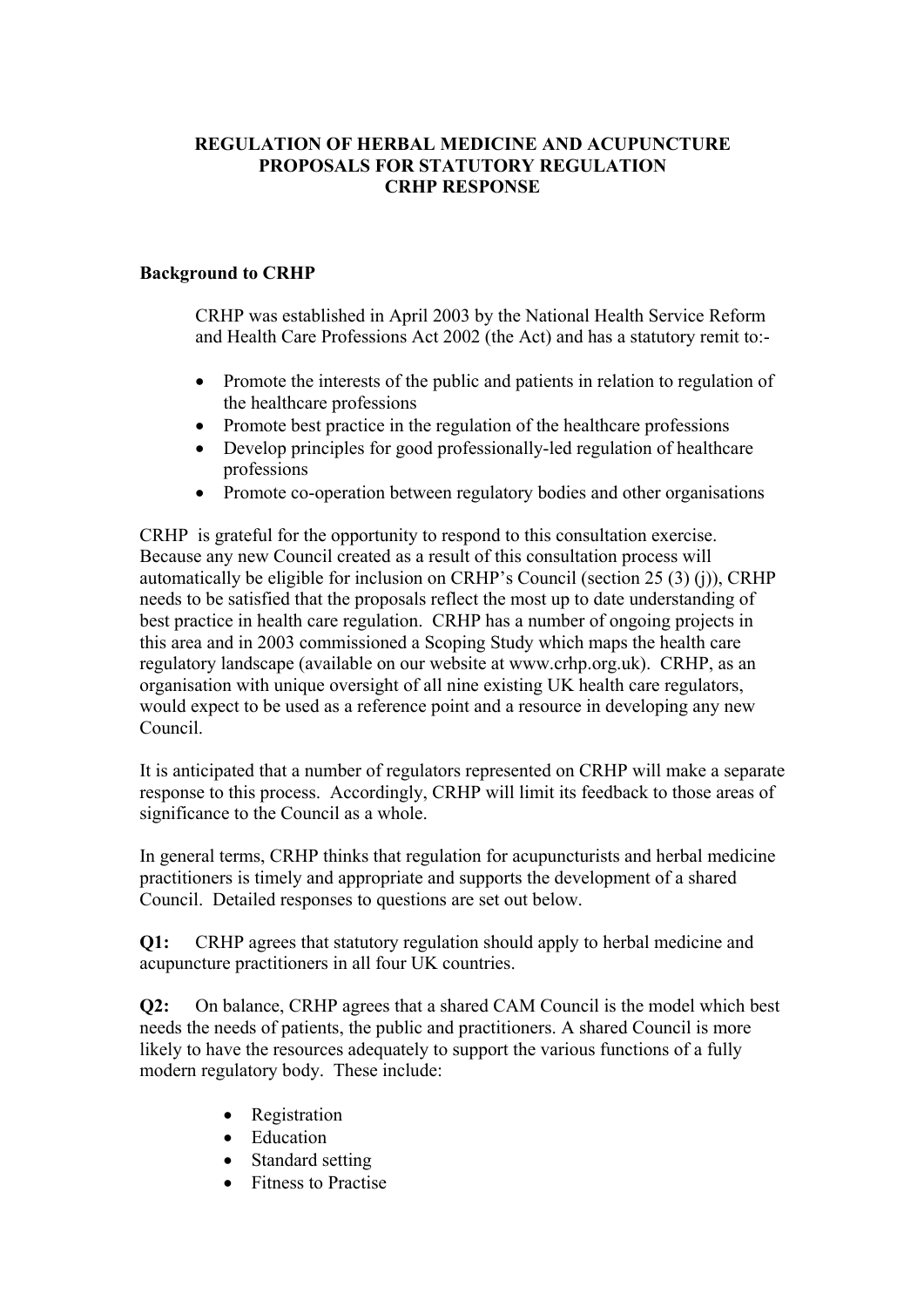In addition to the advantages in fulfilling statutory functions, economies of scale may also make a regulator more able to cope with emerging regulatory demands (including changes to health care regulation required as a result of the Shipman enquiry).

**Q.3:** CRHP supports a shared CAM Council.

**Q.4:** The name "CAM Council" is acceptable to CRHP. Recognising the disquiet surrounding the term "alternative", CRHP would also support the title 'Complementary Medicine/Health(care) Council' (or some similar variant).

**Q.5:** A shared Council provides an existing model to which further CAM therapies could be added if and when they were deemed ready for professionally-led statutory. Since a primary reason for pursuing statutory regulation is the protection of the public, a mechanism should be in place which facilitates the speedy addition of new therapies. A CAM Council could certainly be extended to other unregulated CAM professions where this is considered necessary in order to ensure patient and public protection. CRHP notes that public protection has been considered more of a priority in 'whole disciplines' than in other CAM professions. CRHP is mindful however that the House of Lords Select Committee did not consider statutory regulation necessary for the vast majority of CAM professions, for which voluntary forms of selfregulation were felt to provide a proportionate response and adequate protection for the public.

**Q.6:** CRHP supports the protection of the titles set out in paragraph 33. CRHP nonetheless advises that attention be paid to the range of titles which practitioners are currently using, so that practitioners cannot subvert the statutory scheme merely by using a title which falls outside the range of protected titles.

**Q.7:** CRHP thinks that this range of subsidiary titles may be more confusing to patients than it is helpful. The overarching title allows for different styles and guarantees that all registered practitioners have attained an appropriate level of training. Further subdivision may be unnecessary and indeed counter-productive.

**Q8:** CRHP is broadly supportive of the statutory functions set out in paragraph 35. The fundamental functions set out are consistent with those applicable to other regulatory bodies. However, the duty set out in paragraph 36 (i.e. to advise herbal medicine practitioners on the products they use as medicines in their professional practice) is not felt to be the appropriate role of a new CAM Council. Whilst recognising that the legal situation of herbal remedies is complex, it is inappropriate for this function to be assumed by the regulator, as opposed to a professional body. There may also be potential liability if a regulatory body gives advice on specific products which subsequently cause harm to an individual.

**Q.9.** CRHP is content with the suggestion of ten lay or other members on any new Council. CRHP fully supports the recommendation at paragraph 41 that any new Council should have a lay Chair. This is felt to be of particular importance should there be a shared Council as it would be essential to avoid the appearance of bias in favour of one or other profession.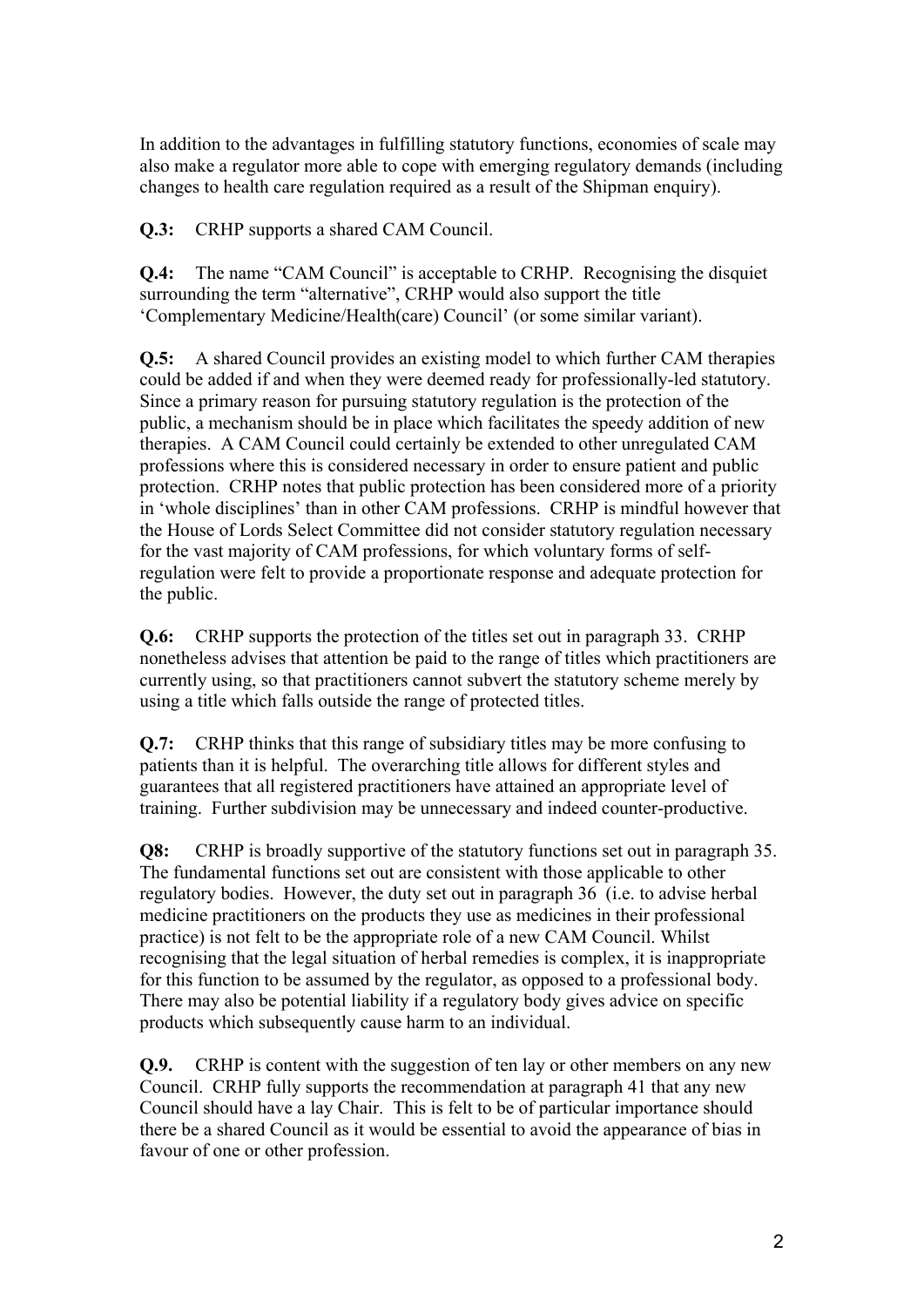**Q.10.** CRHP has no view on this matter, save that the views of all traditions should be capable of being heard.

**Q.11.** CRHP is broadly supportive of the proposed appointments mechanism, and is in favour of staggered appointments and terms of office. If the NHS Appointments Commission is to appoint the practitioner members of the first Council, there needs to be a transparent process if grass roots practitioners and other stakeholders are to have confidence in any new Council. Bearing in mind that most of these practitioners work outside of NHS practice, the use of the NHS Appointments Commission for this purpose may be thought by some to be slightly surprising.

**Q.12.** The Council has reservations about the workability and appropriateness of dual registration, whilst recognising that any practitioner who is regulated by another body could nonetheless make an individual decision to join any new register if he or she so wished. That said, it is important to consider how successful a collaborative approach would be in practice. The success of a collaborative approach, rather than dual registration, would depend on how far existing regulators would be willing to consult with and defer to the advice of any new CAM Council, particularly with regard to matters of education and training. If a collaborative approach is preferred, this needs to be kept under regular review to ensure that standards are sufficiently high to protect the public.

**Q.13:** CRHP recognises that there is considerable variation between regulators as to various committees and supports the principle that the CAM Council should be free to establish additional committees as it considers appropriate.

**Q.14:** The composition of the Education and Training Committee should be informed by further consultation. In terms of who should Chair, CRHP is generally in favour of the "best person" for the post, acknowledging that this will almost certainly be an educationalist. Given, however, the potential difficulties of a shared acupuncture and herbal medicine Council, a lay Chair may well be appropriate in the first instance to avoid bias or any perception of bias amongst Council members and registrants.

**Q.15:** CRHP would support any mechanism which protects the public and allows people to identify with ease any registrant whose fitness to practise is impaired in any way, or any practitioner who is subject to either conditions or undertakings in respect of their practice. Ordinarily these matters are dealt with by a separate Registration Committee.

**Q.16:** In principle, CRHP accepts that the holding of an accredited qualification should enable practitioners to apply for automatic registration with the CAM Council. In determining appropriate standards for registration, any statutory committee should give due weight to the successful work carried out by the British Acupuncture Accreditation Board and the proposals of the HMRWG. CRHP would emphasise the clear need for consensus to be achieved regarding Ayurveda training if Ayurveda is to be included in any statutory scheme.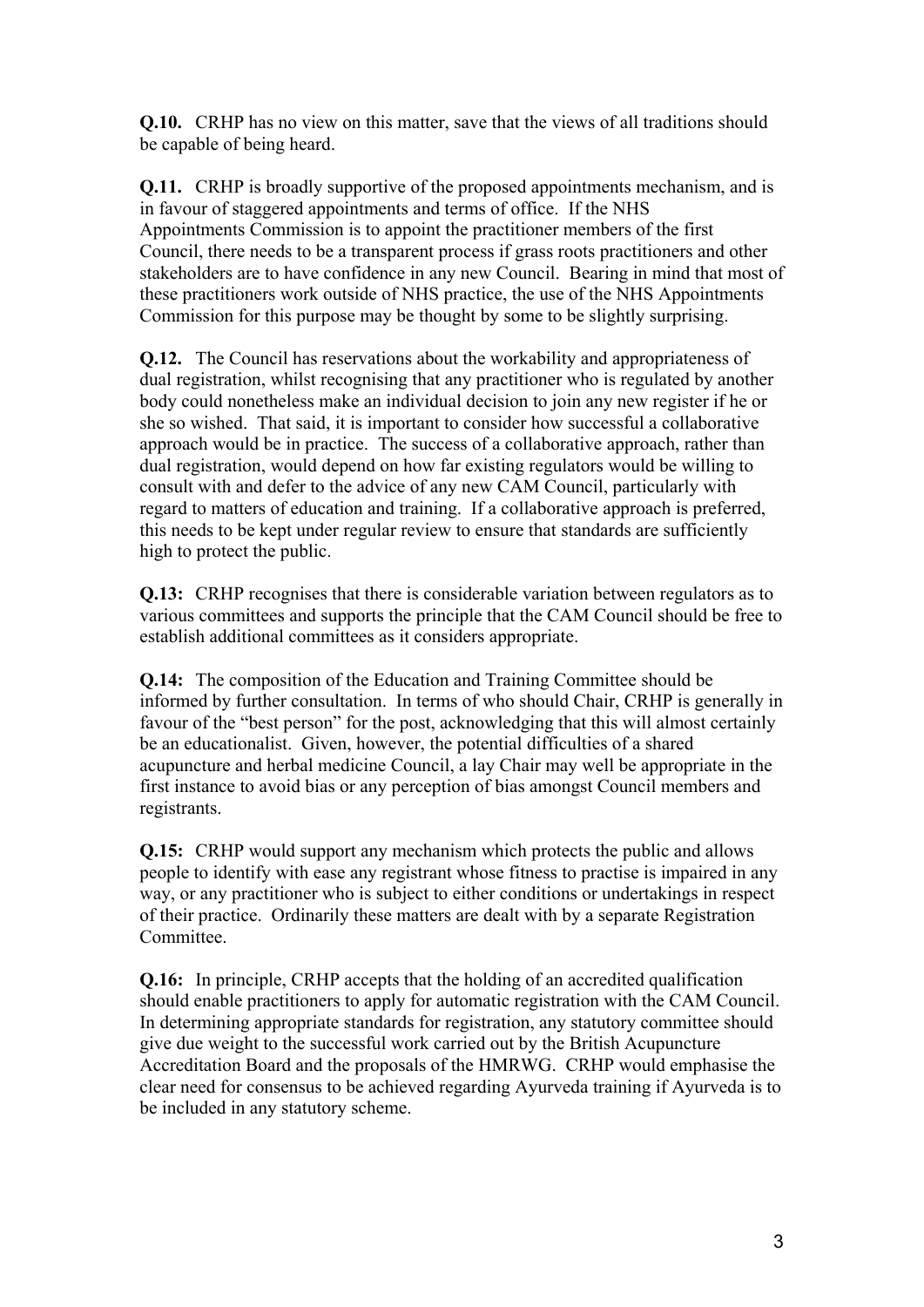**Q.17:** A parallel system could be in place to consider applications from practitioners who do not hold an accredited qualification. CRHP notes that such a system will be in place in any event in relation to overseas practitioners.

**Q.18:** CRHP is supportive of a core curriculum which could apply within and across CAM professions (and possibly even more broadly). CRHP does not have a view on whether this should be developed alongside or instead of National Occupational **Standards** 

**Q.19:** CRHP supports the recommendations for assessing overseas practitioners. In line with other regulators, any new Council should be empowered to check that applicants from outside the EEA have sufficient knowledge of English. CRHP notes that at least one health care regulator is interested in extending language testing to all new registrants.

**Q.20:** CRHP supports the notion of a grand-parenting scheme. There are some concerns, however, that the recommendations as they stand would permit a practitioner to join the register who has not been in practice for two years prior to applying. CRHP is reassured by the statement that any applicant may be required to take a test of competence. During a transitional period, as a matter of public protection practitioners who have been in practice for less than three years should be required to take a test of competence.

**Q.21:** A two-year transitional period is appropriate.

**Q.22:** Any pre-existing standards of proficiency should certainly inform the Education and Training Committee.

**Q.23:** Clearly the CAM Council will need to develop and publish codes of conduct. In doing so, any new Council should consider examples of best practice which already exist amongst the other regulators. Attention is drawn, in particular, to the model developed by HPC, combining common aspects to all therapies with professionspecific additions where necessary.

**Q.24:** It would be appropriate for the CAM council to be responsible for determining CPD standards.

**Q.25**: The GMC's new scheme is the preferred model and similar schemes are being considered by other regulators. Given the likely length of time before any CAM council comes into being, it is essential that fitness to practise mechanisms, and indeed other regulatory functions, represent the most up-to-date notions of best practice.

**Q.26:** Further thought would need to be given to the detailed composition of any Investigating Committee and adjudication panels. It would be premature to comment on this until the Shipman Inquiry has reported. In terms of adjudication, on balance, CRHP supports the idea that adjudication panels should be independent of Council members.